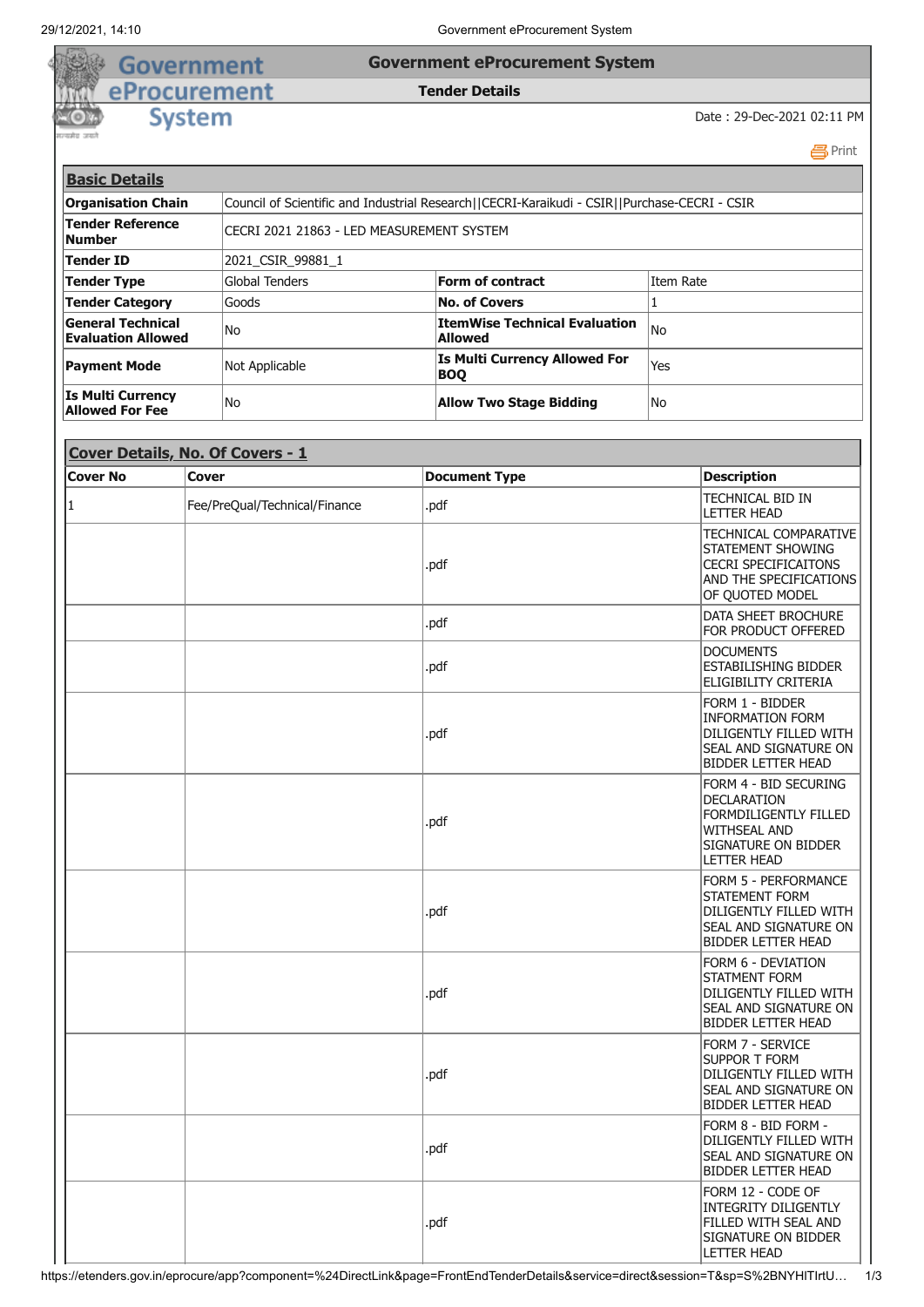$\Gamma$ 

| .pdf | FORM 15 - AFFIDAVIT FOR<br><b>LOCAL CONTENT</b><br>DILIGENTLY FILLED WITH<br>Seal and sign on<br><b>BIDDER LETTER HEAD</b>                |
|------|-------------------------------------------------------------------------------------------------------------------------------------------|
| .pdf | FORM 17 CERTIFICATE BY<br><b>BIDDER DILIGENTLY</b><br>FILLED WITH SEAL AND<br>SIGNATURE ON BIDDER<br><b>LETTER HEAD</b>                   |
| .pdf | <b>MANUFACTURER</b><br>AUTHORISATION<br><b>CERTIFICATE ON</b><br>MANUFACTURE LETTER<br><b>HEAD SPECIFICALLY FOR</b><br><b>THIS TENDER</b> |
| .pdf | COPIES GST AND PAN                                                                                                                        |
| .pdf | <b>OTHER DOCUMENTS</b>                                                                                                                    |
| .xls | PRICE OFFER IN BOQ                                                                                                                        |
| .pdf | PRICE BID IN FORMAT                                                                                                                       |
| .pdf | FORM 16 Certificate for<br>subcontracting<br>DILIGENTLY FILLED WITH<br>Seal and sign on<br><b>BIDDER LETTER HEAD</b>                      |

| <b>Other Important Documents</b> |                     |                                 |             |  |
|----------------------------------|---------------------|---------------------------------|-------------|--|
| S.No Category                    | <b>Sub Category</b> | <b>Sub Category Description</b> | Format/File |  |
| Purchase Order Details           | Purchase Orders - 1 | Purchase Orders - 1             |             |  |

| Tender Fee Details, [Total Fee in ₹ $*$ - 0.00] |      |                       | <b>EMD Fee Details</b> |                        |               |                                                    |     |
|-------------------------------------------------|------|-----------------------|------------------------|------------------------|---------------|----------------------------------------------------|-----|
| <b>Tender Fee in ₹</b>                          | 0.00 |                       |                        | EMD Amount in ₹        | 0.00          | <b>EMD through BG/ST <math>\overline{N}</math></b> |     |
| <b>Fee Pavable To</b>                           | Nil  | <b>Fee Pavable At</b> | Nil                    |                        |               | or EMD Exemption<br><b>Allowed</b>                 |     |
| <b>Tender Fee</b><br><b>Exemption Allowed</b>   | lNo  |                       |                        | <b>EMD Fee Type</b>    | <b>lfixed</b> | <b>EMD Percentage</b>                              | INA |
|                                                 |      |                       |                        | <b>IEMD Pavable To</b> | lNil          | <b>EMD Pavable At</b>                              | Nil |

|    | <b>Foreign Currency BOQ Details</b> |                      |  |  |
|----|-------------------------------------|----------------------|--|--|
|    | S.No Currency                       | Conversion rate in ₹ |  |  |
| 1  | US Dollar                           | <b>NA</b>            |  |  |
| 2  | European Euro                       | <b>NA</b>            |  |  |
| 13 | British Pound                       | <b>NA</b>            |  |  |
| 14 | Australian Dollar                   | <b>NA</b>            |  |  |
| 15 | Japanese yen                        | <b>NA</b>            |  |  |
| 16 | Swiss Franc                         | <b>NA</b>            |  |  |
| 17 | Canadian Dollar                     | <b>NA</b>            |  |  |
| 18 | Singapore Dollar                    | NA                   |  |  |

| Work / Item(s)                                 |                     |                                                                                             |                                        |                              |               |  |  |
|------------------------------------------------|---------------------|---------------------------------------------------------------------------------------------|----------------------------------------|------------------------------|---------------|--|--|
| lTitle                                         |                     | CECRI 2021 21863 - LED MEASUREMENT SYSTEM                                                   |                                        |                              |               |  |  |
| <b>Work Description</b>                        | <b>DOCUMENT</b>     | CECRI 2021 21863 - LED MEASUREMENT SYSTEM WITH ACCESSORIES AND SPECIFICATIONS IN THE TENDER |                                        |                              |               |  |  |
| <b>Pre Qualification</b><br><b>IDetails</b>    |                     | SEE CHAPTER 6 OF TENDER DOCUMENT                                                            |                                        |                              |               |  |  |
| Independent External<br><b>Monitor/Remarks</b> | INA                 |                                                                                             |                                        |                              |               |  |  |
| <b>Tender Value in ₹</b>                       | INA                 | <b>Product Category</b>                                                                     | Laboratory and scientific<br>equipment | Sub category                 | lna           |  |  |
| <b>Contract Type</b>                           | Tender              | <b>Bid Validity (Days)</b>                                                                  | 120                                    | <b>Period Of Work(Days)</b>  | 90            |  |  |
| <b>ILocation</b>                               | KARAIKUDI   Pincode |                                                                                             | 630003                                 | <b>Pre Bid Meeting Place</b> | INA           |  |  |
| <b>Pre Bid Meeting</b><br><b>Address</b>       | <b>NA</b>           | <b>Pre Bid Meeting Date</b>                                                                 | INA                                    | <b>Bid Opening Place</b>     | <b>ONLINE</b> |  |  |
| <b>Should Allow NDA</b><br> Tender             | lNo.                | <b>Allow Preferential</b><br><b>Bidder</b>                                                  | lNo                                    |                              |               |  |  |